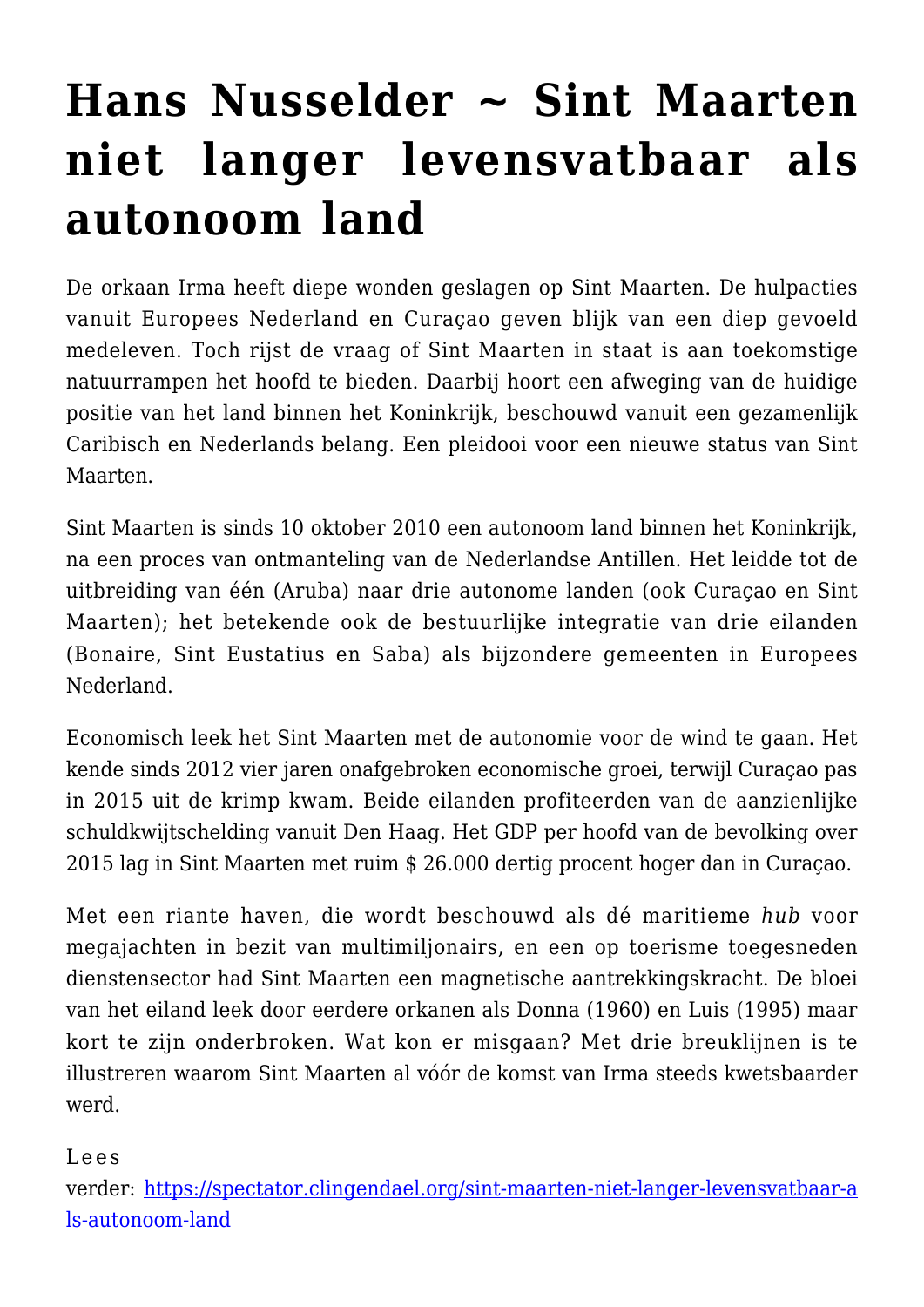# **[The Future Of Europe And The](https://rozenbergquarterly.com/the-future-of-europe-and-the-new-world-disorder-an-interview-with-political-economist-c-j-polychroniou/) [New World Disorder: An Interview](https://rozenbergquarterly.com/the-future-of-europe-and-the-new-world-disorder-an-interview-with-political-economist-c-j-polychroniou/) [With Political Economist C.J.](https://rozenbergquarterly.com/the-future-of-europe-and-the-new-world-disorder-an-interview-with-political-economist-c-j-polychroniou/) [Polychroniou](https://rozenbergquarterly.com/the-future-of-europe-and-the-new-world-disorder-an-interview-with-political-economist-c-j-polychroniou/)**



Since the outbreak of the euro crisis, which was directly linked to the global financial crisis that erupted in 2007-08, Europe has been experiencing a host of contradictory trends and developments, which include efforts to contain the spread of systemic risk in the financial sector while the debt crisis remains unresolved for several eurozone member states, and calls for the creation of a European pillar of social rights while neoliberalism reigns supreme in EU's economic policy agenda. In the meantime, a wave of extreme nationalism and xenophobia have spread in several European countries, challenging in the process

not just globalization, but the foundation of an open, liberal society.

Yet it's not just the state of Europe that raises concerns about the future political and social order. As political economist C.J. Polychroniou points out in this interview, in the US, Trump's militaristic attitude and jingoistic mindset puts the world on a very dangerous path, adding extra pressure to regions already beset by conflict and creating potential conditions not only for a renewed arms race, but for the actual use of nuclear weapons. Polychroniou has taught and worked in universities and research centers in Europe and the United States, and is the author of the recently published book *[Optimism Over Despair: On Capitalism,](https://org2.salsalabs.com/o/6694/t/17304/shop/item.jsp?storefront_KEY=661&t=&store_item_KEY=3567) [Empire, and Social Change](https://org2.salsalabs.com/o/6694/t/17304/shop/item.jsp?storefront_KEY=661&t=&store_item_KEY=3567)*, a collection of interviews with Noam Chomsky that appeared originally in Truthout and have been published by Haymarket Books in the US and Penguin Books in the rest of the English-speaking world.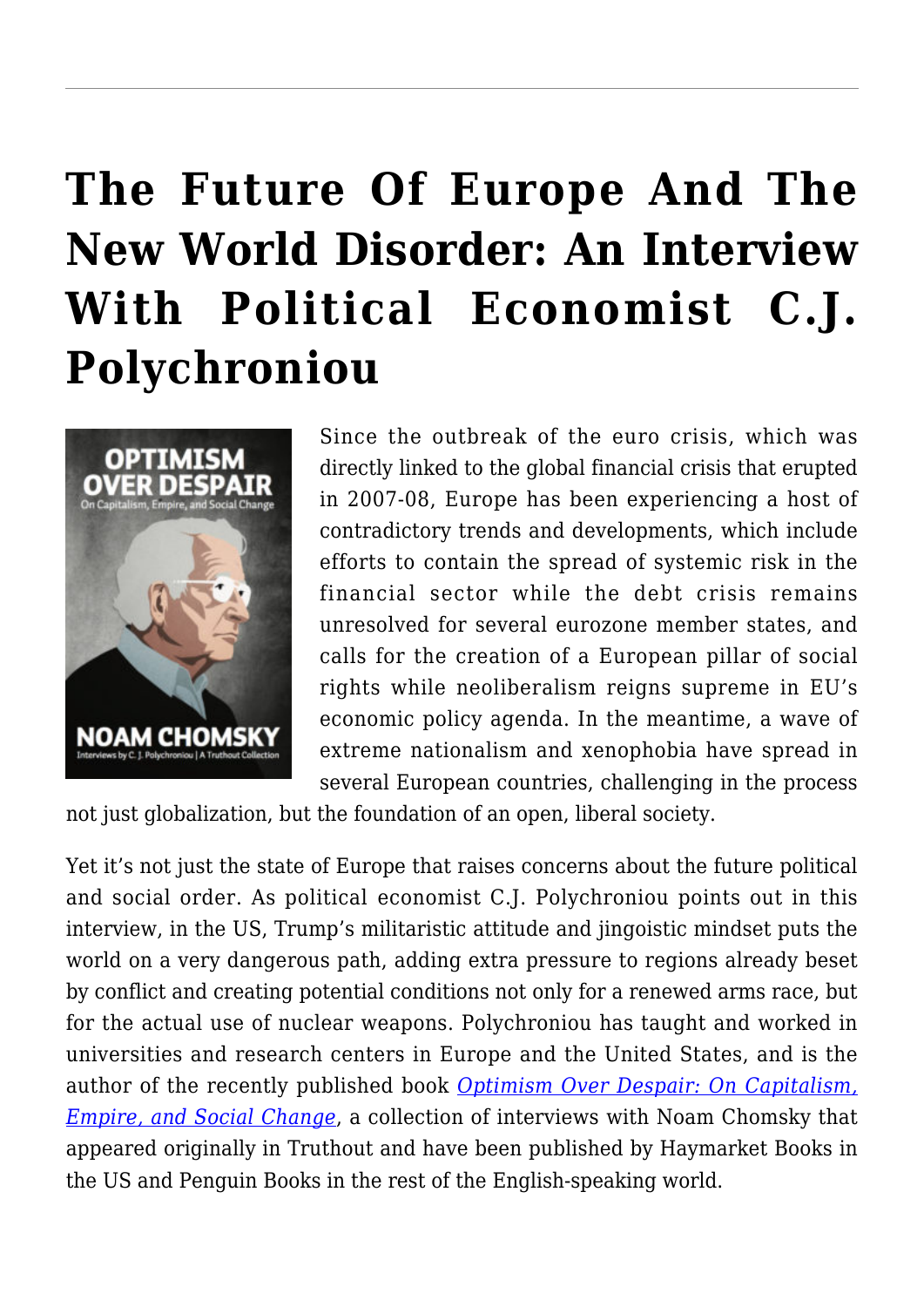*Alexandra Boutri and Marcus Rolle: C.J., let's start with developments in Europe: Brexit, Catalonia independence, meteoric rise of extreme right in Germany, illiberal democracies in Hungary, Poland and elsewhere, and the ongoing crisis in Greece. Is Europe in crisis?*

*C.J. Polychroniou:* There is no question that Europe is facing severe challenges these days on several fronts that can affect the future of the continent on the whole. Brexit remains something of a conundrum; the push for independence in Catalonia is probably a very bad idea (although Catalans should have the "right to decide" on their future); the presence of 90 [Alternative für Deutschland \(AfD\)](http://www.truth-out.org/news/item/42011-seeking-to-ban-mosques-and-deport-all-migrants-right-wing-party-is-set-to-enter-german-parliament) [politicians in the Bundestag](http://www.truth-out.org/news/item/42011-seeking-to-ban-mosques-and-deport-all-migrants-right-wing-party-is-set-to-enter-german-parliament) is yet the strongest indication that the far right's views have become quite acceptable among a growing segment of the German population, and the specter of illiberal democracy is haunting Europe. Indeed, I would go so far as to say that it is highly debatable whether or not Europe's road to integration can proceed any more the way it has over the last 20 or so years.

The future of Europe is definitely one of multispeed and multitier, although President Jean-Claude Juncker, in his State of the Union Address in Brussels on September 13, made the case for a more united, stronger and democratic Europe, which includes an all-powerful president and an EU army, while an even far more impressive and comprehensive plan for a "profound transformation" of Europe was laid out by French president Emmanuel Macron at a speech he gave at Sorbonne University in Paris on September 26. Macron's vision has the potential to turn Europe into the center of the world, but it is most unlikely that Germans would go along with some of his key ideas, such as creating a centralized eurozone budget and having a European finance minister.

Yet, these are precisely the things that are needed to revamp Europe as the specter of another euro crisis is a distinct possibility in the near future. In contrast to what many seem to believe, the euro crisis is not over and it can be reignited without any notice. Take, for instance, the issue of public debt. In Italy, it stands over 130 percent, while France's public debt rose to the highest level in the first few months of 2017, reaching close to 100 percent of GDP. Moreover, Italy's banking crisis remains unresolved, and Europe's banking system in general remains quite fragile. As such, the next financial crisis could crash those economies, and that would mean a euro crisis 10 times bigger than the one experienced between 2010-2013. In fact, I dare say that a crisis in Italy — the eurozone's third largest economy — is waiting to happen. In the meantime, you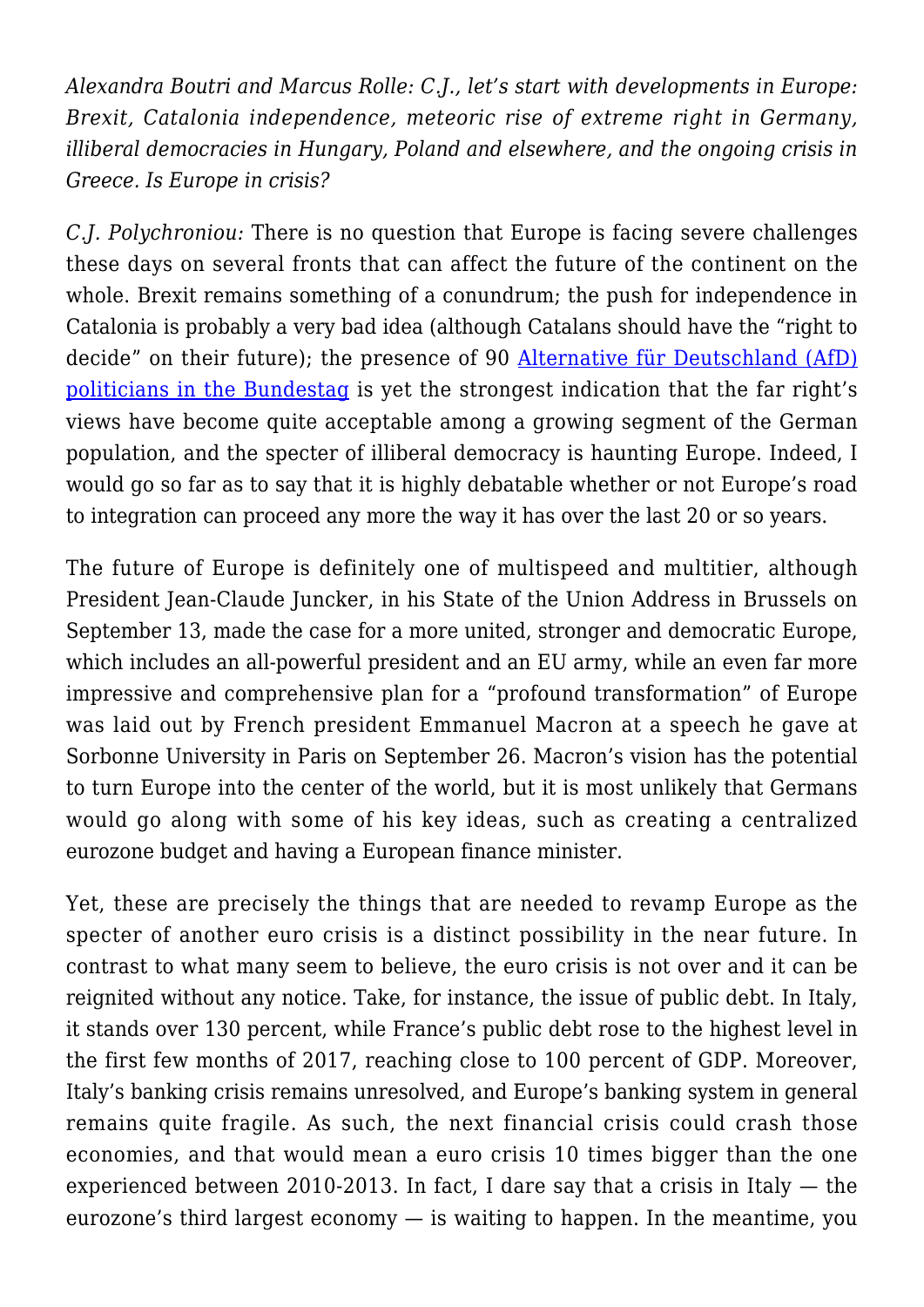have central banks in Europe embarking on what is called the "Great Unwind" the winding-down of quantitative easing programs that have sustained the continent's economies, financial markets and banking systems since the outbreak of the euro crisis. What happens next is anyone's guess. Will this development put a brake on EU economic boost? Most economists are worrying that it will. And what would happen if Europe went into a recession? Extreme nationalism and fraudulent populism, xenophobia and authoritarianism will surely be further strengthened.

### *Why do you think that the Catalonian referendum is a bad idea?*

I see it as a very unfortunate development, and I am afraid that things could get quite ugly as Spain's central government will obviously refuse to allow an official referendum for Catalan secession to take place — or recognize Catalonian independence if the referendum does take place and a "yes" vote wins. Still, Catalans should have the right to "self-determination," but I am not sure at all that it is a good thing in this case. It is unclear to me what is driving the current sentiment towards secession among Catalans, and it seems to come down to money, in that Catalonia does not want to have its taxes go to the poor regions of the country. In any case, I think that both Spain and Catalonia will be much worse off without one another. And what would be Catalonia's place in the EU the day after? I don't think their membership should be considered a given. In fact, they would probably have to start from square one insofar as EU membership is concerned. And what currency would an independent Catalonia use? Some years ago, when the issue of independence flared up again in Catalonia, some government leaders insisted that an independent Catalonia would remain in the eurozone, but I find that to be more of a wishful thinking rather than a likely outcome. The EU has no interest in seeing Spain split up and will make life quite difficult for the Catalans if they do succeed in getting a divorce from Spain.

### *Are you surprised by the election outcomes in Germany? And what's your view on AfD? Is it like Golden Dawn in Greece?*

Everyone had expected Angela Merkel to win a fourth term as German chancellor, and astute observers were sensing that the Social Democratic Party of Germany (SDP) was in trouble. In fact, the party has been in trouble for many years, as it has been unable to offer an alternative vision, and one could hardly think of a less inspiring leader than Martin Schulz! But in addition to the fact that SPD began to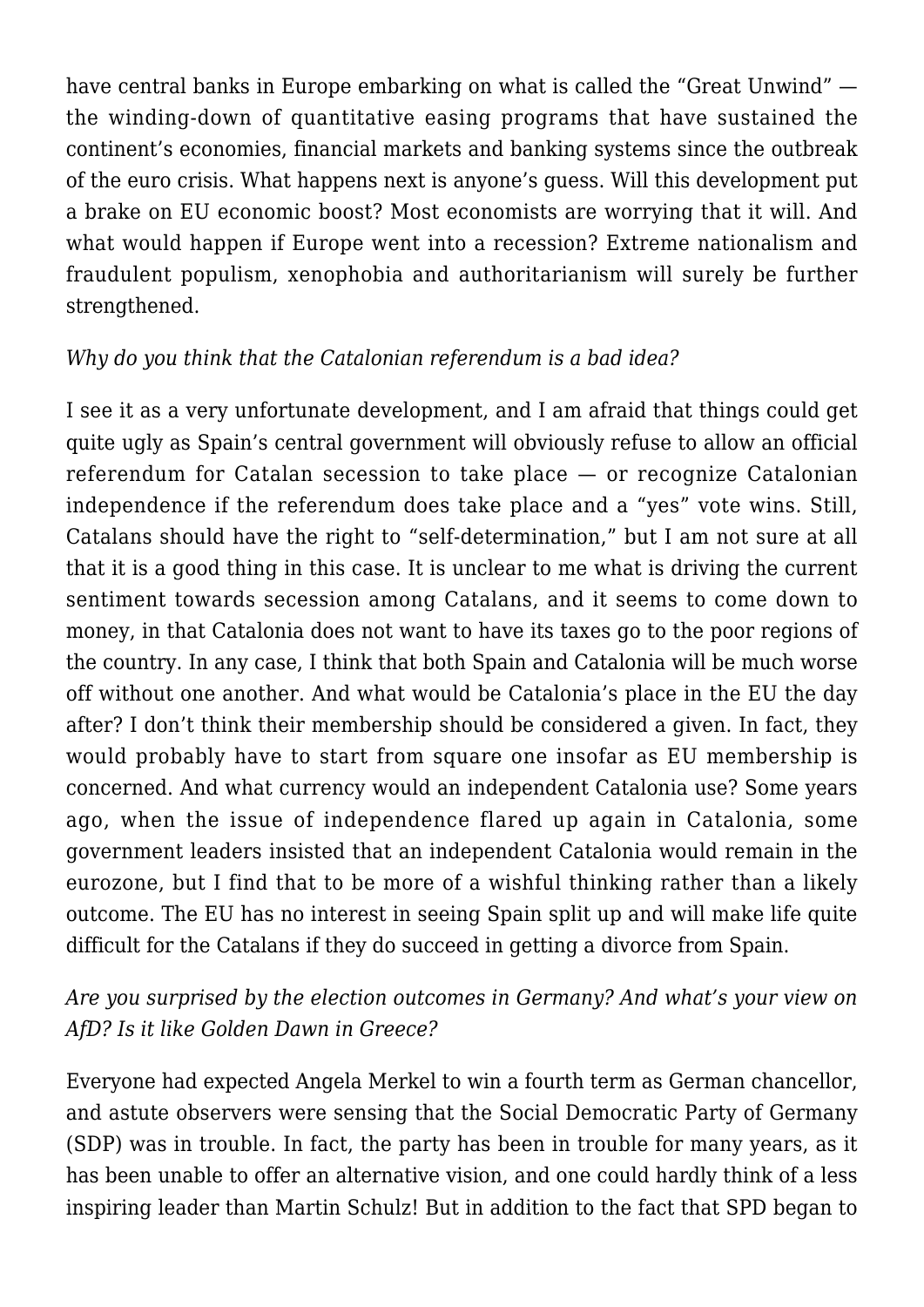lose working-class voters to the far right and the far left, Germany's working-class population has shrunk significantly over the last few decades (there has been a huge decline in factory jobs since the 1970s).

The surprising element is how well AfD did, although most polls anticipated that it could indeed reach the 10 percent mark. AfD started out as an anti-euro party, drawing support even among German academics, but once the euro crisis subsided, its leadership turned to immigration and became something of a singleissue party with an anti-Islam platform. Its anti-Islam policy was adopted at its 2016 conference when its delegates announced that Islam was "not part of Germany." It is clearly a racist, xenophobic political party, and has moved ever so closely to fascism since the far-right wing of the party pushed aside the "moderates." Still, the question remains whether AfD represents a "reactionary populism" or something more akin to neo-Nazism like Golden Dawn in Greece.

My own view is that there is still something of an ideological gap separating Germany's AfD from Greece's Golden Dawn, an unmistakable neo-Nazi, criminalin-actuality organization, but the gap can certainly close in the future if the extremist elements inside AfD take complete control of the party. Before it entered Parliament, AfD was mainly a single-issue party, but that will surely change now that it has entered the Bundestag. It will now be compelled to take a stance on many issues and the party's ideological profile will have to be crystallized if it wishes to make an impact on German politics and society. Be that as it may, the fact that a political party that calls on Germans to view WWII Nazi soldiers as heroes entered the parliament for the first time in almost 60 years by having captured almost 13 percent of the popular vote is a shocking development (Golden Dawn pulled 7 percent of the vote in the last elections held in Greece), and makes one wonder if Nazism is making a comeback in Germany. Indeed, overwhelming sales of a special edition of Hitler's *Mein Kampf* that went into circulation about a year ago surprised everyone in Germany.

*Clearly, Europe's political landscape has changed in the last few years, as voters everywhere seem fed up with old structures and the traditional political establishment. In your view, what are the underlying factors for the shifting political landscape in Europe?*

There are several factors that can probably explain the changing political landscape in Europe. The first  $-$  and by far the most important  $-$  is a sense of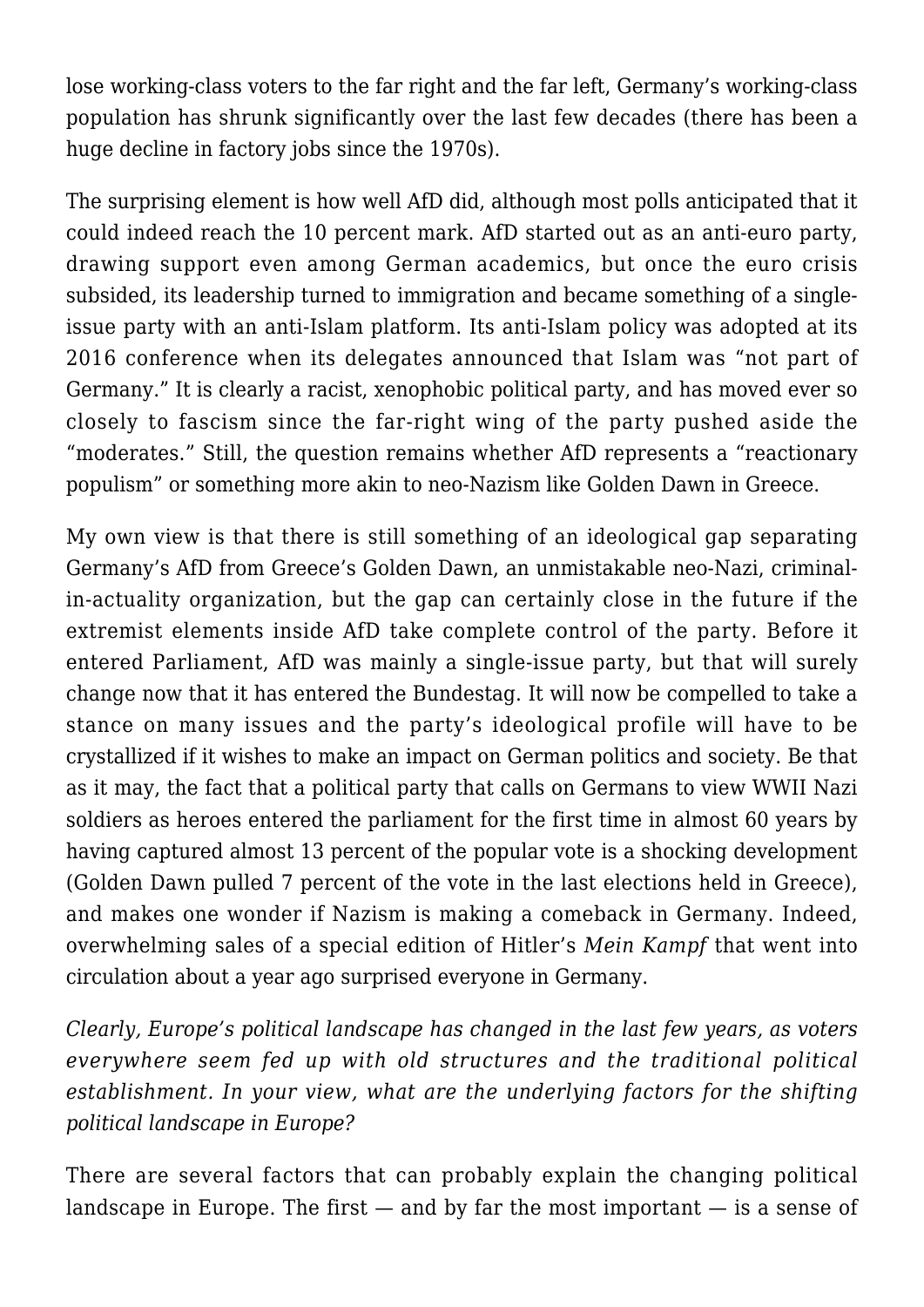profound uncertainty about the economic future as jobs get harder to come by and no longer provide long-term security as they used to during the era of industrial capitalism. People also sense that the social contract is dying, if it's not already dead, and that their standard of living will most likely decline. This is especially the case among the youth everywhere, both in the core and the periphery of the European Union. Hence, people are turning their back on the traditional political parties. We saw something similar even in Germany, where both Merkel's party and the SDP lost significant shares of votes. Merkel received only 33 percent of the vote, which suggests that not only does she not have a popular mandate for charting the future course of Germany, but makes a mockery of the view of those who like to see her these days as the leader of the "free world." The issues of immigration and globalization are also surely major factors behind the shifting political landscape in Europe, and I expect that they will become even more contentious and divisive issues in the years ahead.

#### *Do you think the left has a future in Europe?*

It all depends on what we mean by the "left" these days. The communist left (Marxism-Leninism, vanguardism and all that stuff) is surely a thing of the past, and the social democratic left is in deep crisis in most European countries because of profound changes in the structure of contemporary capitalist economies and societies. As far as I can see, the future of the left rests with unified mass movements that can articulate a concrete vision about post-capitalist society. Both command economies and neoliberal capitalism have failed to create fair, just, equitable and harmonizing social orders, but we don't know what form or shape a socialist society needs to take under an advanced stage of capitalism. In the meantime, the left needs to contest neoliberalism, but must also come to terms with economic globalization. Neither free trade nor protectionism should be the only options left to those bold enough to envision an alternative social order based on cooperation, prosperity and solidarity. In sum, the future of the left rests with its ability to provide answers to specific questions about economic and political arrangements under an alternative social order away from possessive individualism, unlimited accumulation of wealth, and brutal competition for survival and economic prosperity.

*Shifting to the global arena, how do you think the world sees the Trump presidency, and what do you think of Donald Trump's foreign policy agenda?*